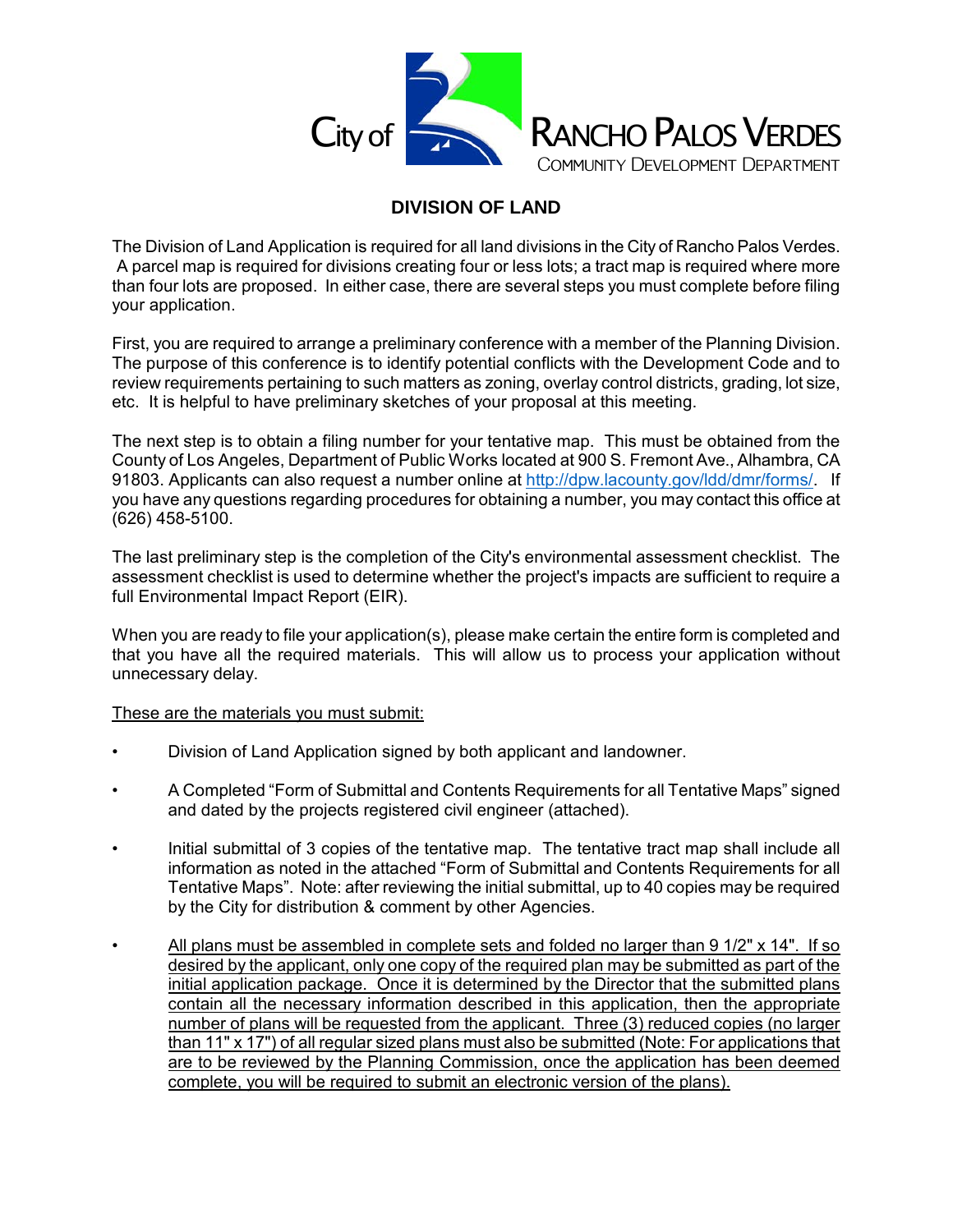- Two (2) copies of a "vicinity map", prepared to scale, which shows all neighboring properties within a 500 foot radius of the subject property (applicant). The "Vicinity Map" must be prepared exactly as described in the attached instruction sheet.
- Two (2) sets of self-adhesive mailing labels and one (1) photocopy of the labels which list the property owner of every parcel which falls within a 500 foot radius of the subject property (applicant). The name and address of every property owner (including applicant) and the local Homeowners' Association, if any, must be typed on 8 1/2" x 11" sheets of self-adhesive labels. The mailing labels must be keyed to the corresponding lots, as shown on the vicinity map described above. The property owners mailing list must be prepared exactly as described in the attached instruction sheet. If the property owners mailing list is not prepared by a Title Company or other professional mailing list preparation service, the applicant must sign and submit the attached "Certificate of Property Owners Mailing List" form.
- Environmental Assessment Checklist (attached).
- Three copies of all proposed covenants, conditions, and restrictions (C C & R's).
- A completed copy of the "Storm Water Planning Program Priority Project Checklist" form (attached). If necessary, a Standard Urban Stormwater Mitigation Plan (SUSMP) and/or a Site Specific Stormwater Mitigation Plan (SSSMP), along with associated Maintenance Agreements, Transfer Forms and Trust Deposit (amount to be determined by Staff) shall also be completed. Prior to preparing a SUSMP or SSSMP, please consult with the Planning Division Staff.

#### If appropriate:

- Site plans that indicate all associated lot lines and project phasing
- The location of any assess/curb cuts/median breaks required
- The location of any bikeway/pedestrian walk-ways required by the Street Standard study
- Traffic Impact analysis
- Parking design
- Existing Infrastructure impact analysis
- Floor plans
- Preliminary leasable area floor plans
- If project location is within Coastal Zone, the location of the coastal set-back lines.
- Pad elevations
- Ridge elevations
- **Grading**
- Street designs
- Preliminary drawings and hydrology plans (Both Coastal and Non-Coastal Projects)
- Provision for public and private recreation facilities
- Landscaping plan including signage
- View analysis
- Two copies of grading and soils report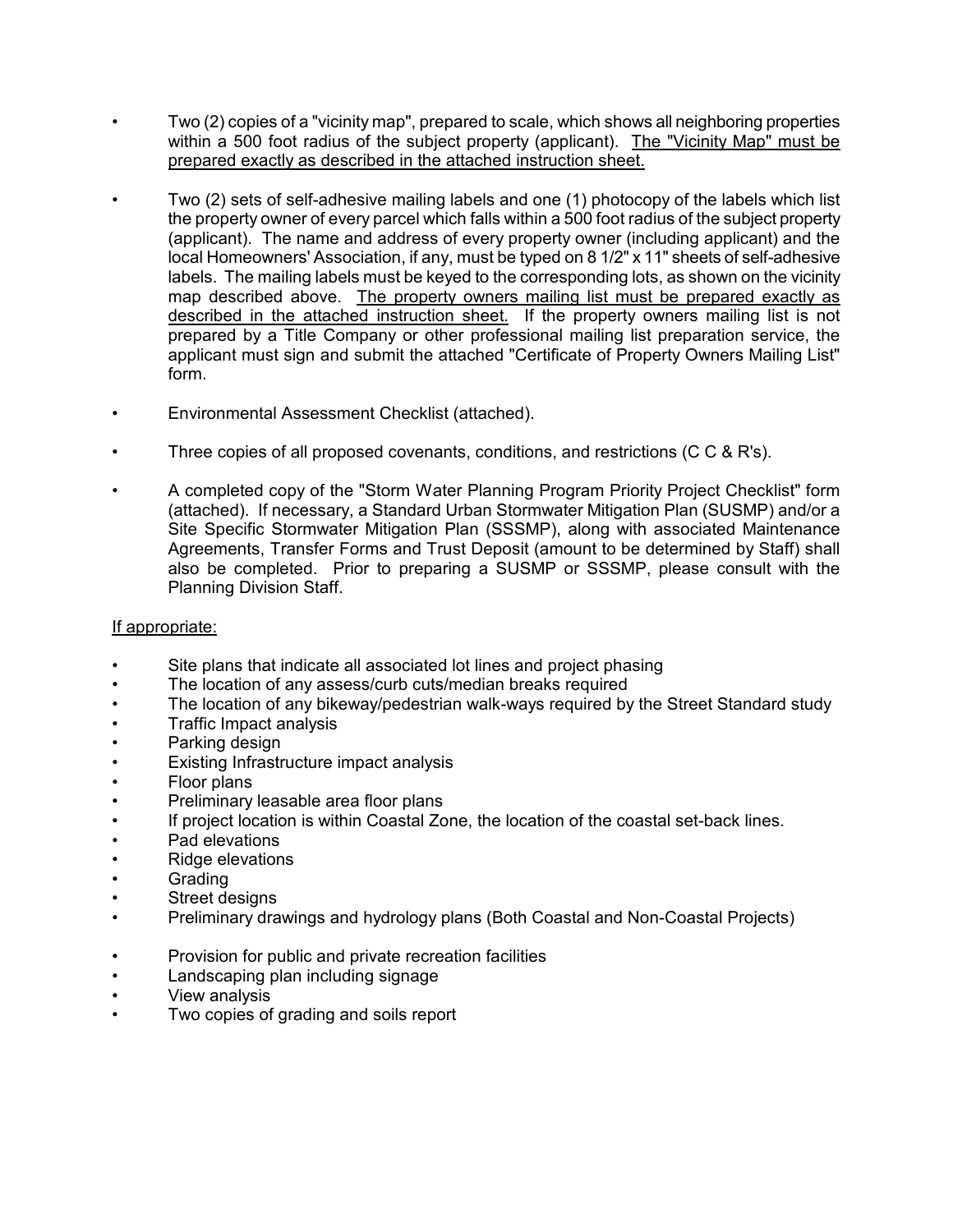### Grading plans which include the following:

- Cross sections of the site
- If project is view critical, sight lines are to be included
- Existing and proposed public and private sewerage disposal system(s)

### For condominium conversions:

- Engineering and bids inspection report
- Method of providing additional parking
- Method of providing compliance with Chapter 17.04 of the Rancho Palos Verdes Development Code

# Filing Fees

# **Tract & Vesting Map**

- **Tentative: \$6,243 & Trust Deposit (for Project Planner Review**
- **Final: \$1,455 & Trust Deposit (for Project planner review)**

# **Parcel Map**

- **Tentative: \$5,744 & Trust Deposit (for City Engineer Review)\***
- **Final: \$1,244 & Trust Deposit (for City Engineer Review)\***

*\*Includes cost of City Attorney review for CC & R's.*

Once the application has been accepted, staff will evaluate your project in preparation for a public hearing before the Planning Commission. If staff determines that further information is necessary to clarify, amplify, correct or otherwise supplement existing data, the additional information must be submitted in a timely manner to avoid any delays in processing the application.

You will then be notified of the date of the public hearing on your project. Staff will prepare a report and recommendation to the Commission; you will receive a copy of the report. It is important that you attend the hearing so that you may answer any questions the Planning Commission may raise. If your project is a tentative tract, a hearing will also be held before the City Council. You will be notified of the date of the hearing; we suggest that you plan to attend.

#### **ADDITIONAL SERVICES FOR WHICH A FEE HAS NOT BEEN ESTABLISHED SHALL BE CHARGED AT THE CITY'S FULLY BURDENED RATE THROUGH THE ESTABLISHMENT OF A TRUST DEPOSIT ACCOUNT.**

#### $\blacktriangleright$ Important $\blacktriangleleft$

Notice: CC&R's are private restrictions or agreements. Therefore the City is not responsible for a property owner's compliance with any CC&R's that may govern their property and the City does not enforce private CC&R's. The City recommends that property owners review their title report to see if any CC&R's govern their property, and if so, consult such CC&R's prior to submittal of their application. Additionally, property owners should review their title report for any other private property restrictions (Deed Restriction, Private Easement, etc.) that may govern their property.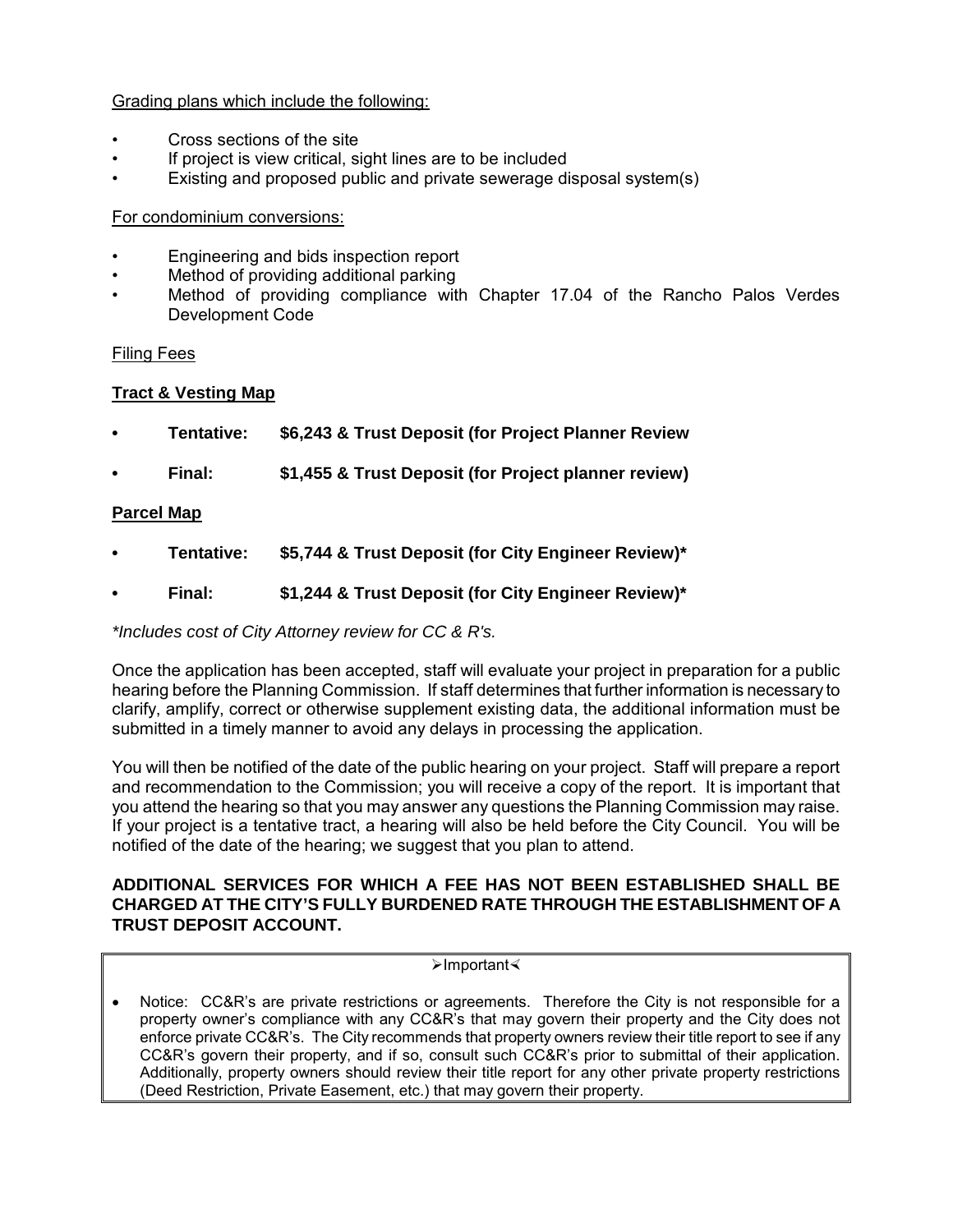

# **DIVISION OF LAND APPLICATION SUB**

| APPLICANT/CONTRACTOR:                                                                                                                                                                                                                                                                                                                                  | <b>LANDOWNER:</b>                                                                                                                                                                                                              |
|--------------------------------------------------------------------------------------------------------------------------------------------------------------------------------------------------------------------------------------------------------------------------------------------------------------------------------------------------------|--------------------------------------------------------------------------------------------------------------------------------------------------------------------------------------------------------------------------------|
|                                                                                                                                                                                                                                                                                                                                                        |                                                                                                                                                                                                                                |
|                                                                                                                                                                                                                                                                                                                                                        | Address: ___________________________                                                                                                                                                                                           |
| <u> Alexandria de la contrada de la contrada de la contrada de la contrada de la contrada de la contrada de la c</u><br>Phone: 2000 Phone: 2000 Phone: 2000 Phone: 2000 Phone: 2000 Phone: 2000 Phone: 2000 Phone: 2000 Phone: 2000 Phone: 2000 Phone: 2000 Phone: 2000 Phone: 2000 Phone: 2000 Phone: 2000 Phone: 2000 Phone: 2000 Phone: 2000 Phone: | Phone: 2000 Phone: 2000 Phone: 2000 Phone: 2000 Phone: 2000 Phone: 2000 Phone: 2000 Phone: 2000 Phone: 2000 Phone: 2000 Phone: 2000 Phone: 2000 Phone: 2000 Phone: 2000 Phone: 2000 Phone: 2000 Phone: 2000 Phone: 2000 Phone: |
|                                                                                                                                                                                                                                                                                                                                                        | Alt. Phone: 2000 2010 2020 2020 2020 2021 2022 2022 2022 2022 2021 2022 2022 2022 2022 2022 2022 2023 2024 20                                                                                                                  |
|                                                                                                                                                                                                                                                                                                                                                        |                                                                                                                                                                                                                                |
| Project Location: Note of the Contract of the Contract of the Contract of the Contract of the Contract of the Contract of the Contract of the Contract of the Contract of the Contract of the Contract of the Contract of the                                                                                                                          |                                                                                                                                                                                                                                |
|                                                                                                                                                                                                                                                                                                                                                        |                                                                                                                                                                                                                                |
|                                                                                                                                                                                                                                                                                                                                                        |                                                                                                                                                                                                                                |
|                                                                                                                                                                                                                                                                                                                                                        |                                                                                                                                                                                                                                |
| <u> 1999 - Andrea Santa Andrea Santa Andrea Santa Andrea Santa Andrea Santa Andrea Santa Andrea Santa Andrea San</u>                                                                                                                                                                                                                                   |                                                                                                                                                                                                                                |
|                                                                                                                                                                                                                                                                                                                                                        | ,我们也不会有什么。""我们的人,我们也不会有什么?""我们的人,我们也不会有什么?""我们的人,我们也不会有什么?""我们的人,我们也不会有什么?""我们的人                                                                                                                                               |
| Project Description: (Include current and proposed use of property.)                                                                                                                                                                                                                                                                                   |                                                                                                                                                                                                                                |

#### General Information:

- 1. Current zoning of parcel to be divided (include any overlay control districts).
- **2.** Size of parcel to be divided.
- **120.** 3. Number of lots to be created.
- **EXECUTE:** 4. Average lot size.
- 5. Proposed density (units per acre).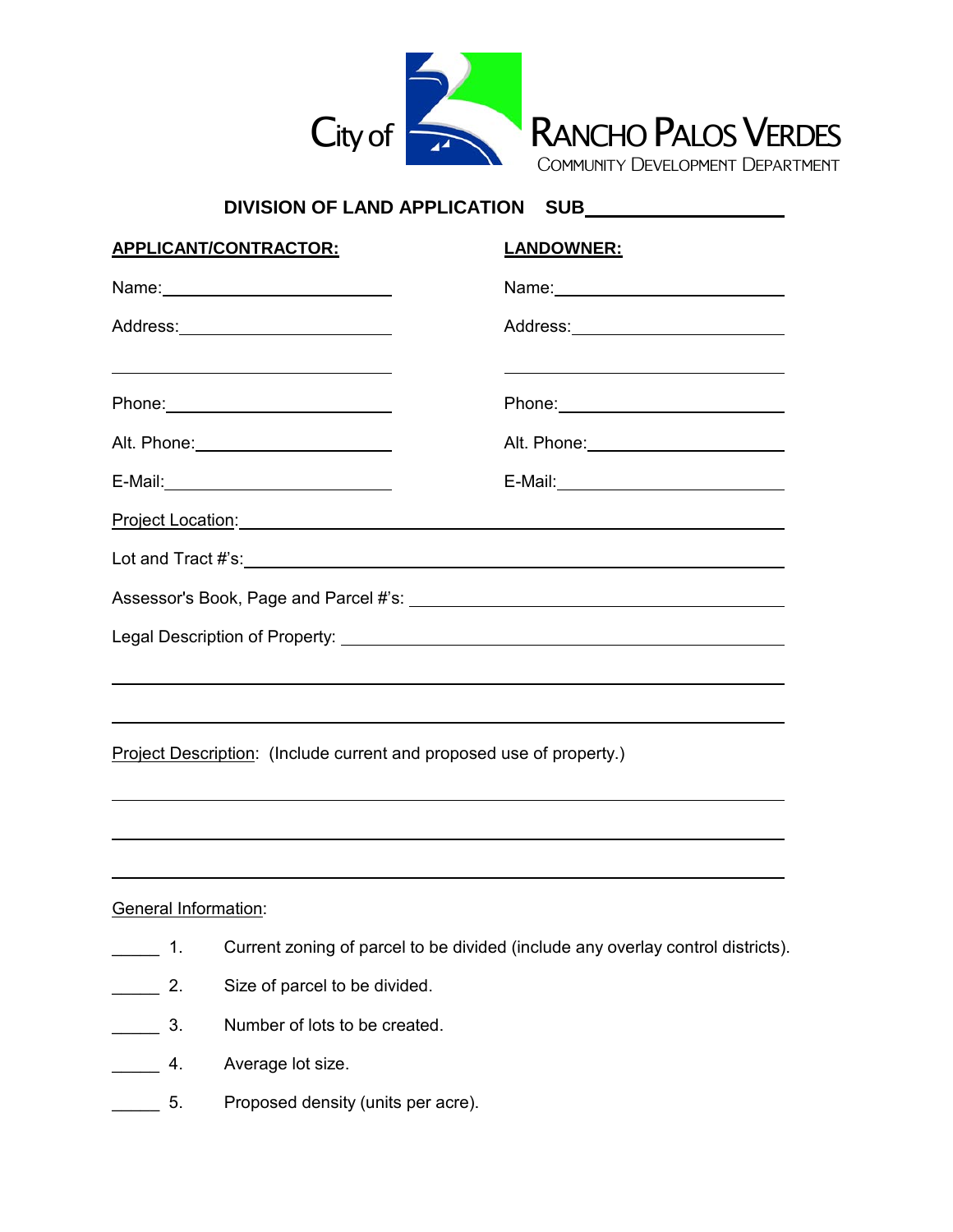- \_\_\_\_\_ 6. Is the project a Residential Planned Development (RPD)?
- \_\_\_\_\_ 7. Will the project be served by a sanitary sewer system?
- \_\_\_\_\_ 8. Are utilities in the area underground? (Underground utilities, including cable television, are required for new residential subdivisions.)
- \_\_\_\_\_ 9. Will a homeowner's association be formed?
- 10. Indicate the type and nature of any streets to be created:

| <b>Street Name</b> | Width | <b>Maximum Grade</b> | <b>Dedicated/Private</b> |
|--------------------|-------|----------------------|--------------------------|
|                    |       |                      |                          |
|                    |       |                      |                          |

#### **HAZARDOUS WASTE & SUBSTANCE STATEMENT (REQUIRED FOR ALL PROJECTS)**

Pursuant to California Government Code Section 65962.5(f), before a city can accept as complete an application for any development project which will be used by any person, the applicant shall consult the lists sent to the appropriate city or county and shall submit a signed statement to the city indicating whether the project and any alternatives located on a site that is included on any of the lists compiled and shall specify any list.

The California Environmental Protection Agency (Cal/EPA) has compiled lists of Hazardous Waste and Substances Sites for the entire State of California, which identifies the following site in Rancho Palos Verde s (as of 8/28/2017):

- -AAA No. 55 (Area North of PVDS, North of Crestmont Ln and South of Prickly Pear Trail) -Pointe Vicente (PVDS and Hawthorne Blvd.) -Ladera Linda Site (32201 Forrestal Dr.)
- -Green Hills Memorial Park (27501 Western Ave.)
- -Rancho Cleaners (28374 S. Western Ave.)

I have consulted the most current lists compiled pursuance to Section 65962.5 of the Government Code and hereby certify that the development project and any alternatives proposed in this application are not contained on these lists.

Property Owner Signature: **Example 2018** 

# **PROPERTY OWNER'S CERTIFICATION (REQUIRED)**

I hereby certify, under penalty of perjury, that the information and materials herein and submitted with this application are true and correct.

Property Owner Signature Date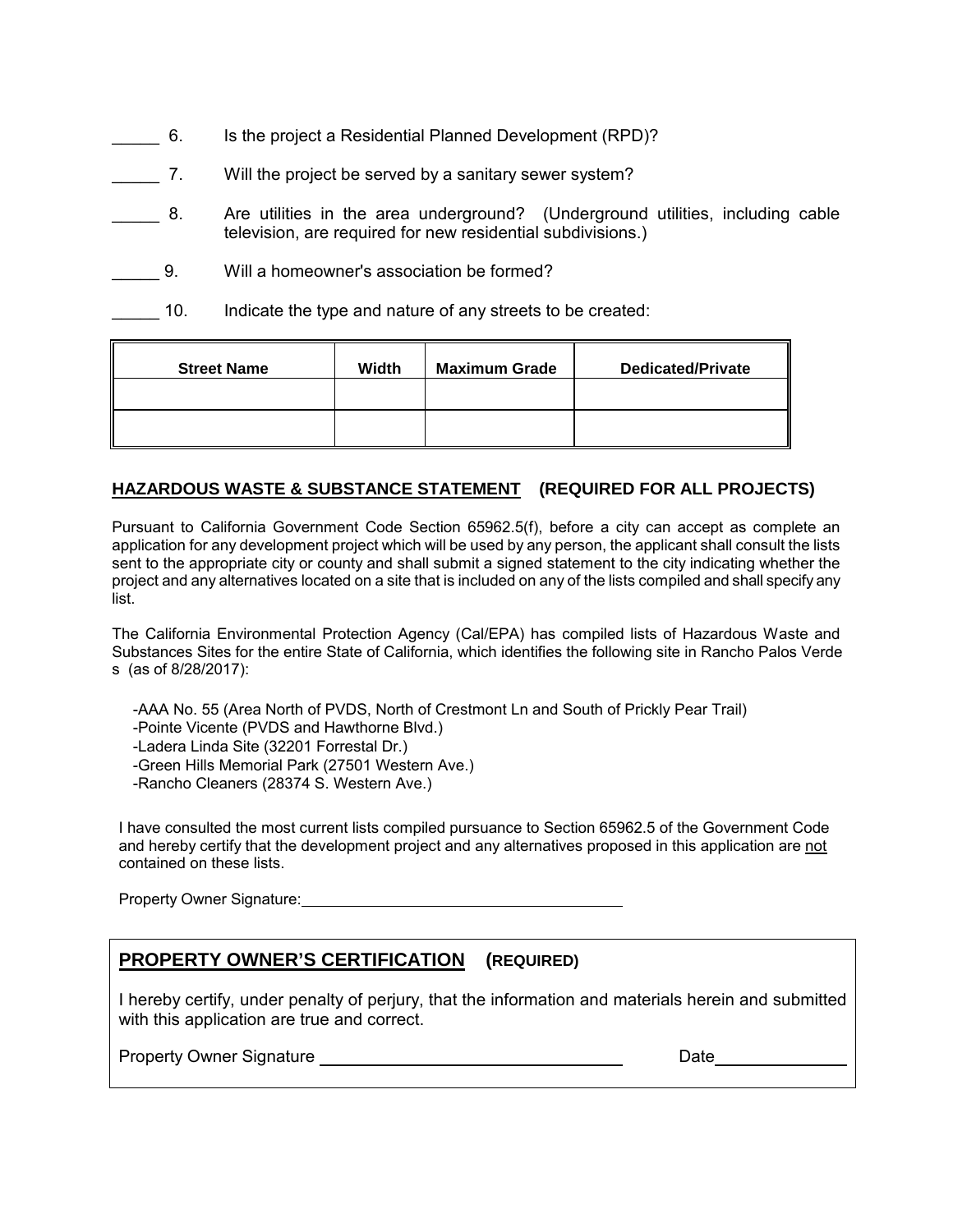

# **FORM OF SUBMITTAL AND CONTENTS REQUIREMENTS FOR ALL TENTATIVE MAPS**

Tentative Map Number

I certify that all plans have: been prepared by a registered civil engineer; been drawn to a standard engineering scale (e.g. 1"=20', 1"=50', 1"=100', 1"=200') that is appropriate to the project size; and clearly defined and identified all of the following information.

Date:

Registered Civil Engineer's Signature

- 1. The Tentative map number on the map and all related documents. NOTE: Include the word "Vesting" if applicable.
- 2. Sufficient legal description of the land included on the map to define the boundaries of the tentative tract or parcel map. NOTE: A "portion of a section is not sufficient for this purpose. If the boundary is by metes and bounds, that description shall be on the tentative map.
- 3. Assessors Parcel Number (APN) for the tentative map and adjoining property owners. NOTE: Adjoining APN's do not need to be included when the parcels are part of a recorded tract.
- 4. The tentative map must show contour of the land at intervals of not more than two feet if the general slope of the land is less than ten percent and five feet for all other areas. This shall include an area of not less than 200 feet surrounding the tentative tract. Please indicate contour interval, the source, and date the contours were compiled.
- 5. When the boundary of the tentative map is based on a field survey, include the name of the firm/individual who prepared the survey and the date the survey was done.
- 6. The name(s) of any geologist or soils engineers who assisted in the preparation of the design of the tentative map.
- 7. Names, addresses, and telephone numbers of the record owner, developer, and registered civil engineer preparing the map.
- 8. Engineer's/surveyor's statement of signature, indicating that the tentative map has been prepared by him or under his direction and is true and correct to the best of his knowledge, and that all easements of record are shown per the title report.
- 9. North arrow, scale, and area in acres of the tract or parcel map.
- 10. A statement of existing and proposed uses, existing and proposed zoning and existing and proposed General Plan designation.
- 11. Boundaries of the tentative map shall be a heavy line with approximate bearings and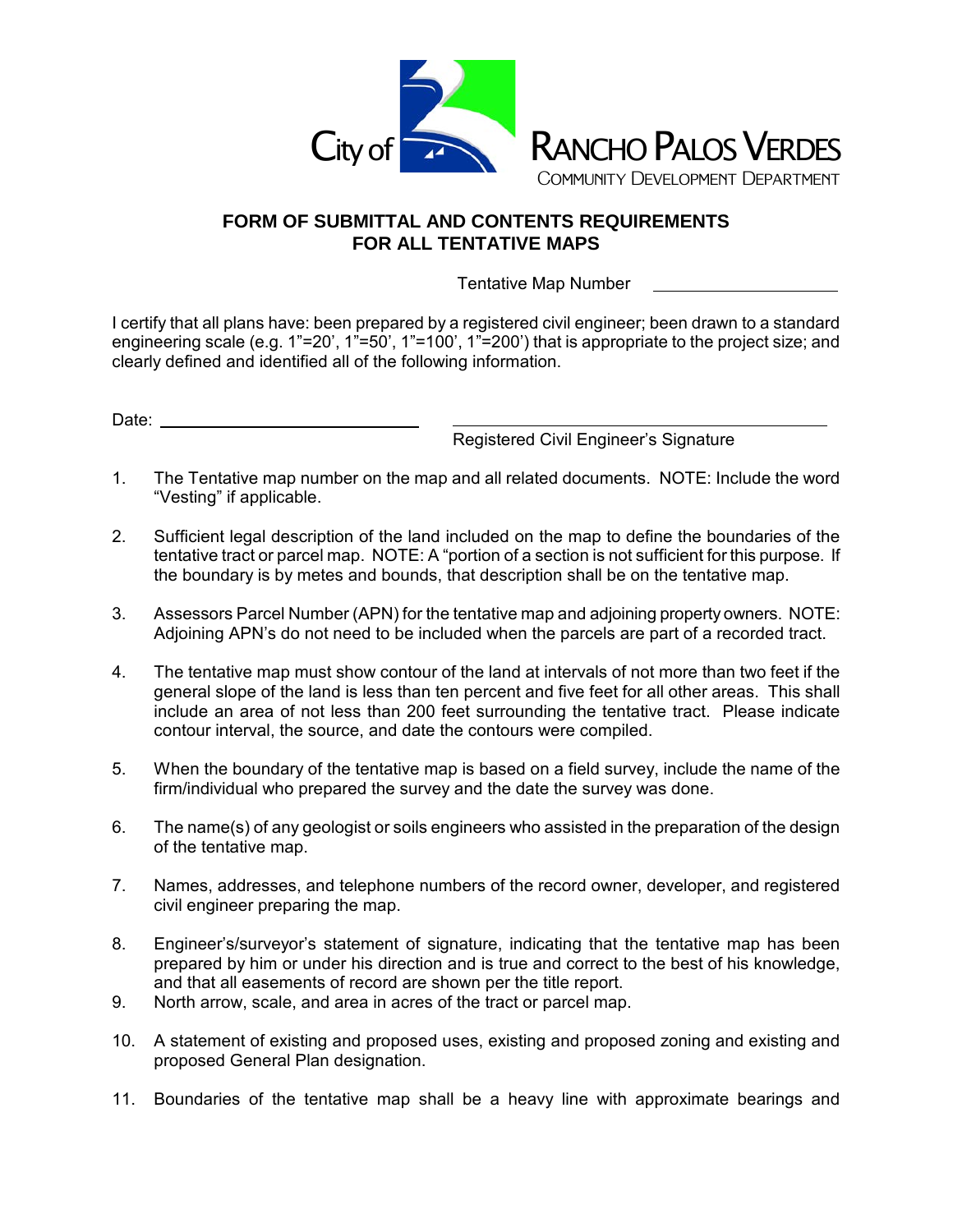distances. Labeling of the boundaries shall be done by a map reference or deed reference of the adjoining owner's property.

- 12. The width and approximate locations of all existing and proposed easements or rights-of-way whether for public or private roads, drainage, sewers, or flood control purposes, shown by dashed lines. Overhead utility lines on peripheral streets shall also be indicated. Existing easements shall show the name of the easement holder, purpose of easement, and legal reference (Official Records) for the easement. If an easement is blanket or intermittent in nature, a note to this effect shall be placed on the tentative map.
- 13. Where a proposed subdivision does not abut an improved public right-of-way and/or sewer, water or access are proposed where no easements/dedications exist, a plan for the provision of easements/dedications for sewer, water and/or access shall be submitted. Such a plan may be incorporated on the tentative map or provided as a separate exhibit.
- 14. The street names and locations of each existing highway or street shown on the tentative map or on adjacent approved tentative maps where they intersect the boundary of the subdivision or where they intersect another street that forms a boundary of the subdivision. Include the distance from the streets, and a reference to the deed that created the street.
- 15. The widths, and approximate grades of all existing and proposed highways, alleys, or ways within or adjacent to such tentative map whether public or private; the radius of all centerline curves on highways, streets, alleys, or ways; a cross-section of each street; and the lettered designation of each proposed highway or street shown on the tentative map. Include a reference to the plate number per City Design Manual.
- 16. The proposed lot layout, the approximate dimensions of each lot, lot number, total area in square footage or acreage to the nearest one-tenth acre of each lot, designated detention basin lots, where pads are proposed for building sites, the approximate pad elevation, the elevations of all adjacent parcels, the top and toe of cut and fill slopes to scale, preliminary design and approximate finish of all grading.
- 17. The designation of all remainder parcels, pursuant to Section 66424.6 of the California Government Code.
- 18. Indicate all quantities of proposed cuts and fills coordinated with the proposed phrasing of the project and their ultimate disposition. Show the proposed shape, height, and grade of the site including the direction of drainage flow and percent to grade (Slope Map). Provide crosssectional profiles for existing and proposed grade changes.
- 19. Location(s) and height(s) of existing and proposed perimeter and retaining wall and relationship of the walls and relationship of the wall to slopes and other walls using a wall detail diagram. A separate detail shall be provided for each grade change where wall/retaining and/or slope heights will differ substantially from the standard section. Where existing and proposed walls are shown, identify distance between wall faces and indicate grade differential, if any.
- 20. The presence of an Alquist-Priolo Special Studies Zone or other geologic hazards zone on or